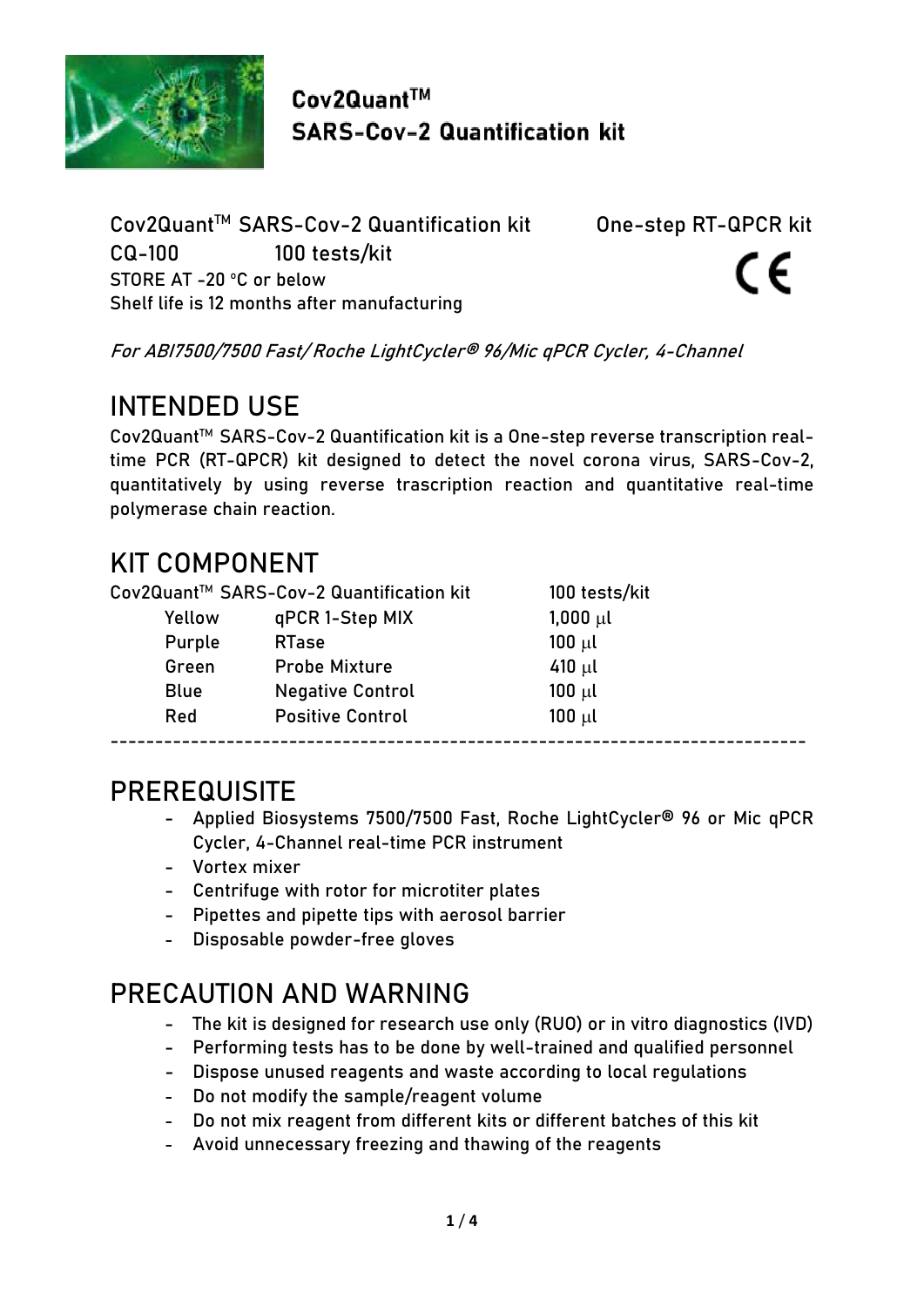

### $Cov2Quant<sup>TM</sup>$ **SARS-Cov-2 Quantification kit**

# PROTOCOL

### A) Sample

This kit is designed to detect Sars-Cov-2 viral RNA from total RNA extracted from human respiratory specimen such as naso/pharygeal swab, sputum, alveolar lavage, using different sampling and RNA purification protocols. Preferred validated IVD kit for sampling: Virus Transport medium with flocked swab – cat no: ATM-1 (Avidin).

### B) RNA Extraction

Commercial RNA purification kit, such as AviRNA Viral RNA Extraction Kit (AVE-100, Avidin) is recommended.

### C) Reagent Preparation

Before use all components need to be thawed, gently mixed and centrifuged briefly to collect reagent solution at the bottom.

- 1. Mix 10  $\mu$ l qPCR 1-Step MIX, 1  $\mu$ l RTase and 4  $\mu$ l of Probe Mixture to prepare master mix per each reaction. Prepare app. 10% more volume of master mix for all the reactions to prevent pipetting error
- 2. Pipette 15  $\mu$ l master mix into PCR tube or 96-well PCR plate
- 3. Add 5  $\mu$ l of extracted RNA sample into PCR tube or 96-well PCR plate, then mix all components by pipetting. Proceed the same step with Negative Control and Positive Control
- 4. Close the tube with the cap or seal the 96-well PCR plate
- 5. Centrifuge the tubes or 96-well PCR plate to collect reagent mix at the bottom
- 6. Transfer the tubes or 96-well PCR plate into the real-time PCR instrument

### D) Real-time PCR Setting

This kit is validated on ABI7500/ Roche LightCycler® 96/ Mic qPCR Cycler, 4-Channel real-time PCR instruments.

- 1. Set on the dedicated real-time PCR software for thermal cycling parameters according to the manual.
- 2. Set the following PCR program and fluorescence parameters, then click the start "RUN" button.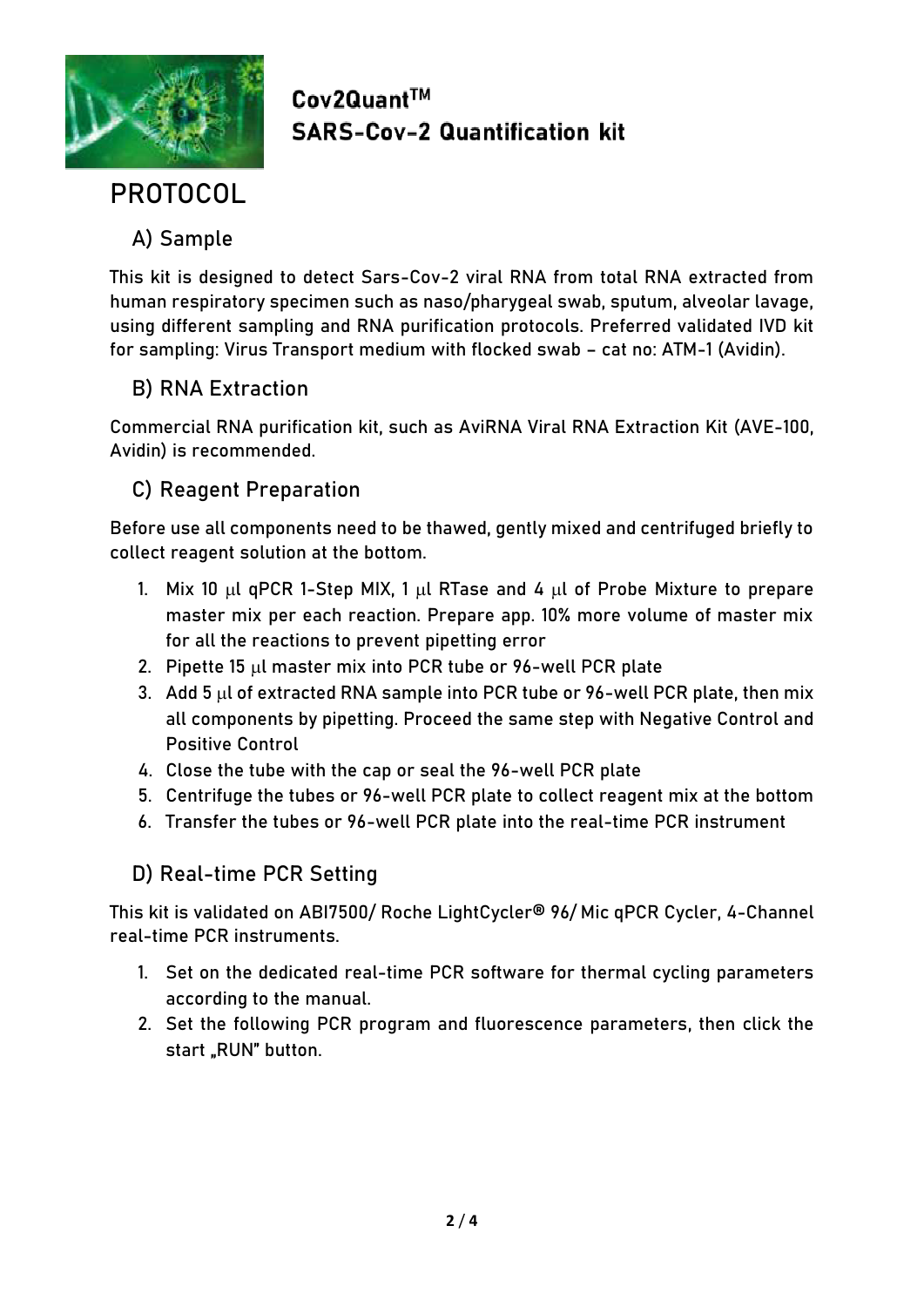

Cov2Quant™ **SARS-Cov-2 Quantification kit** 

### Real-time PCR Profile

|                  | Cycle               | Temp.           | Time             |
|------------------|---------------------|-----------------|------------------|
| <b>Section 1</b> | 1 cycle             |                 | 50 °C 10 min     |
|                  | 1 cycle             | 95 °C           | 2 min            |
|                  | Section 2 45 cycles |                 | 95 °C 10 sec     |
|                  |                     | $60^{\circ}$ C* | $30$ sec $\vert$ |
|                  |                     |                 |                  |

\* Select "Collect Data"

### FLUORESCENCE SETTING

| Target        | Fluorophore |
|---------------|-------------|
| RdRp gene     | FAM         |
| N gene        | JOE/HEX     |
| IC            | Cy5         |
| Reference dye | <b>ROX</b>  |

### A) Analysis Setting

The values of fluorescence emitted by the specific probes and by the specific internal control probe during amplification reactions should be analyzed by the instrument software.

#### B) Result Interpretation

| RdRp                | N   | IC        | <b>Assay Result</b>                                   |
|---------------------|-----|-----------|-------------------------------------------------------|
| 442                 | 442 | $\sim 35$ | <b>COVID-19 Positive</b>                              |
| 442                 | U.D | $\sim 35$ | Repeat the test:<br>COVID-19 positive<br>if RdRp<42   |
| U.D                 | 442 | $\sim$ 35 | Repeat the test :<br>COVID-19 positive<br>if $N < 42$ |
|                     |     |           | COVID-19                                              |
| U.D                 | U.D | $\sim$ 35 | Negative                                              |
| U.D                 | U.D | U.D       | Invalid (re-test)                                     |
| * U.D. Undetermined |     |           |                                                       |